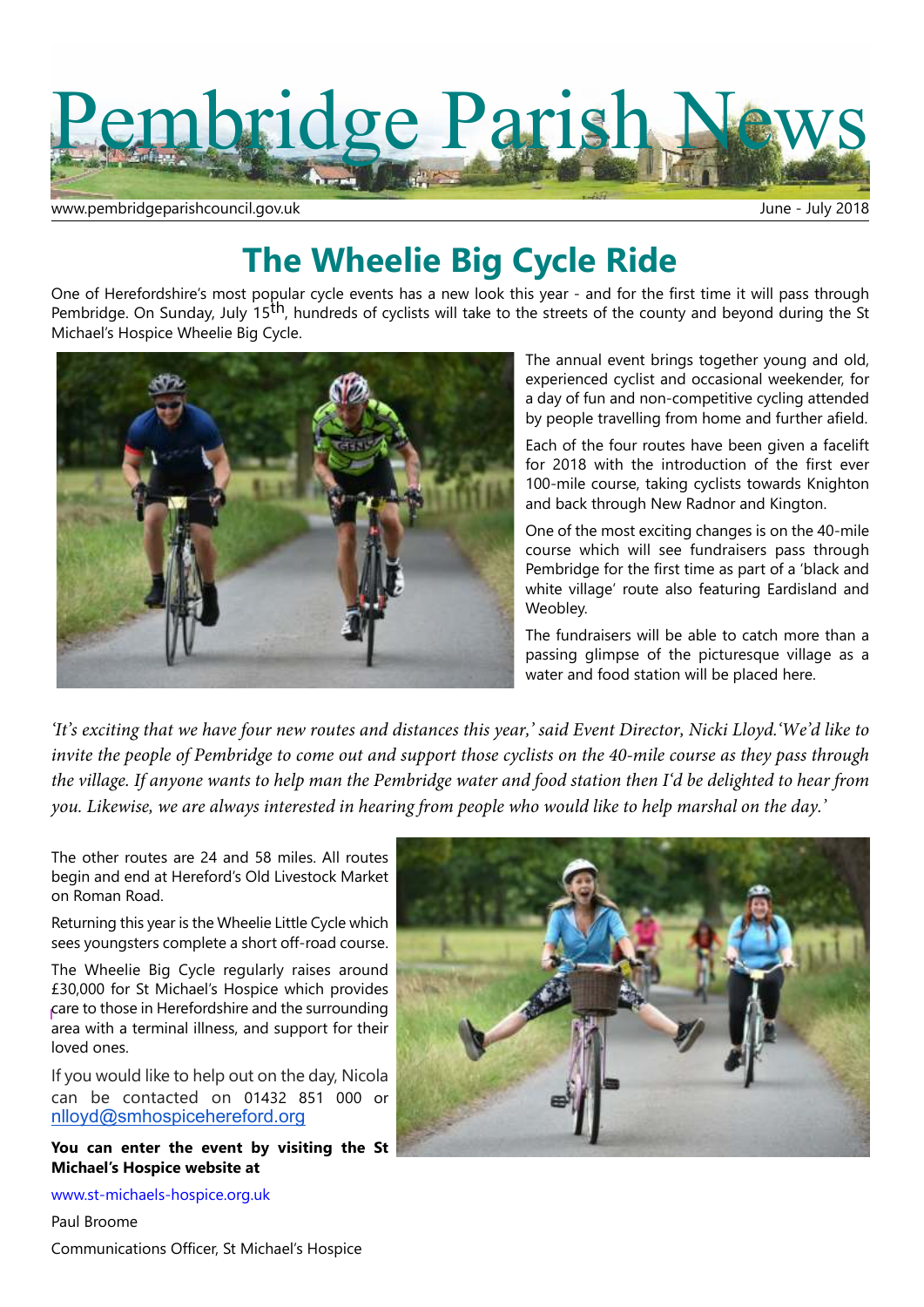# **Diary JUNE**

- **13th** WI Mike Williams 'Wild on the Curl' \*  *Wed, 7 pm Village Hall*
- **14th**  *–* Farm Tour (*See Leen Times on back page)*
- **16th –** PGNS Coffee Morning All Welcome
- *Sat, 10.30 12 Village Hall*

## **JULY**

- **11th** WI Mike Watkins 'Conspiracies' \*  *Wed, 7 pm Village Hall*
- **21st** PGNS Coffee Morning All Welcome  *Sat, 10.30 – 12 Village Hall*
- **28th** Pembridge Village Show and Trotting races  *Sat 9 am onwards*
- *\* See The Arrowvale Messenger for details*

**WI** Meets every month on the 2nd Wednesday. Contact Marguerite Fothergill 01544 388279

## **Pembridge Village Hall Bookings**

Please contact Lizzie Sharpe 01544 388488 for any enquiries

## **1842 Royal Christening Celebrations at Pembridge**

The church bells starting ringing joyfully at an early hour as preparations were made for the roasting of three fat sheep. At lunchtime, the children of Pembridge processed after a wonderful band, carrying banners and flags, to the Rectory House where they were given plum cake and cider (it was ALWAYS plum cake and cider!) as were the parents and friends of the children.

"Long live the Prince" was drunk in nine hearty cheers, and at three o'clock the sheep were ready to be carved and distributed to the aged and large families.

A hogshead of cider was tapped and distributed freely, and the old ladies from the Almshouses were given tea, cake and wine at the Rectory. In the evening, the New Inn held a ball for the respectable tradesmen of Pembridge, and there was not one bit of trouble reported throughout the whole day.

http://herefordshirepast.co.uk/news-fromthe-past/pembridge-news-from-the-past/

Dawn Arkell is running regular monthly Back Health Workshops at Pembridge and Weobley village halls. Ideal for anyone who wants to look after their backs, using a unique combination of Pilates and biomechanic techniques. More details at: www.dawnarkellpilates.WordPress.com or phone Dawn on 01568 615239

## **Pembridge Show and Trotting Races – Saturday 28th July 2018**

The horse events of show jumping, dressage and showing classes start at 9 am and teas will be available. The bar opens at 11.30 am and the dog show will start at 2 pm. The main attractions this year are Vicky's Gun Dog Scurry, Hollywood Dancers and Bandamania. There will also be a parade of hounds, a display of hawks and owls as well as chickens, children's sports and entertainment. The trotting races commence at 2 pm In the craft and food tent will be farmhouse awardwinning pork pies, faggots, black pudding, scotch eggs and more from The Pie Sty. Three Fruity ladies from Shobdon will bring homemade marmalade, chutneys etc – they were on the One Show recently. Lesley Wickham will be demonstrating processing fleece from her own flock with her spinning wheel – sheep to woolly jumper!

There are over 100 classes to enter – vegetables, flowers and baking which can be viewed in the marquee (closed 11 am – 12.30 / 1 pm approx for judging). Schedules are now available in the shop. Enquiries: 01544 38841[4 www.pembridgeshow.org](www.pembridgeshow.org)

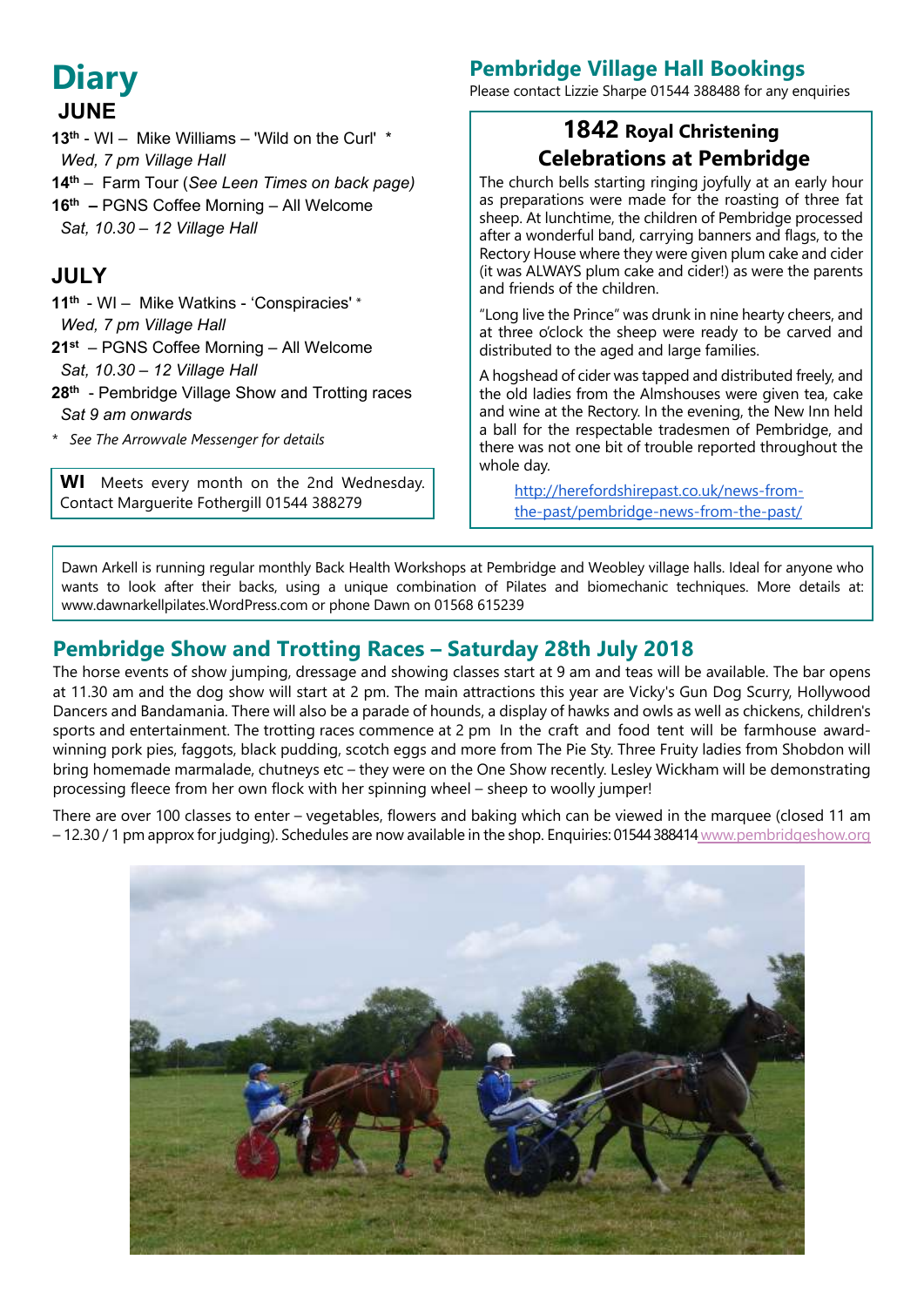# **Pembridge Parish Council**

## **From your local County Councillor Roger Phillips** riphillips@herefordshire.gov.uk

#### **Pembridge Village resurfacing**

As your local county councillor I have been lobbying for some time about the condition of the main road through the village. Last August I invited the Council Highway's cabinet member to see the state of the local highways and supported the prioritisation of the A44 in the 2018/19 capital budget in February .

I have been liaising with Balfour Beatty, the council, local businesses, school, parish council and residents to identify the least disruptive time for the two weeks of work and I am pushing for a late September date but this has yet to be finalised. I have had representations for the work to be done at night but that would take longer, cost more, carries higher risks and considerable disruption to households.

The last time I managed to get the highway resurfaced was in 1999 when the Highway was clawed back to effectively its original surface and rebuilt, but this time the depth of removal will not need be as great. Outside of work hours ( 8am – 5pm) and at weekend access and travel will be allowed on the temporary surface. I will continue to liaise with all parties to ensure good communication and feedback but if you have any concerns please let me know.

#### **Herefordshire Community website**

Recently WISHerefordshire.org website was lunched which has a huge amount of information on various subjects including specialist advice on many sensitive issues like caring, welfare, mobility etc. It really is a first stop advice resource that I thoroughly recommend to you all.

# **Parish Council News June/July 2018**

#### **General Data Protection Regulations**

New Data Protection legislation called GDPR came into force in May. The Parish Council are working towards full compliance but only hold limited personal data. Over the next few months you may be contacted to consent you are happy for your details (email address) to be held for Parish Council correspondence only.

#### **New Parish Councillor Co-opted**

The Parish Council welcomes Steve Jones, who has recently been co-opted to become Parish Councillor. Steve brings local knowledge and a wealth of traffic and transport experience to the Parish Council.

The councillor term runs for the four years between elections. The next election will be May 2nd 2019. If a position becomes available between this period, Hereford Council firstly advertises the vacancy and sometimes an election is called to fill it during the advertised period; if not the Parish Council are instructed to Co -option. The legal process for appointing a new parish councillor in Pembridge has been followed through the Herefordshire Council process. The vacancy was advertised by Herefordshire Council and no candidates came forward, so there was no election. The Parish Council informally interviewed several candidates for the vacancy before taking a vote.

#### **Pembridge Neighbourhood Development Plan**

The Parish Council have now adopted the draft Neighbourhood Development Plan. Herefordshire Council will prepare relevant reports and maps to support the document ready for Regulation 15 and Regulation 16 consultation. The document covers future development to 2031 in the parish of Pembridge. Regulation 16 is a full consultation led by Herefordshire Council, where parishioners are asked to vote on the finalised document. If a majority vote in favour, it will be made planning policy going forward.

#### **Parish Council Accounts 2017-18**

The accounts for 2017-18 have been scrutinised by an internal parish councillor and our official internal auditor in readiness for submission to the newly appointed external auditor PPK Littlejohn in June. The Parish Council would like to thank internal auditor Carrie Pierce, for her work over the last 4 years. She has now retired from the post and we welcome Anne Pickup on board and look forward to working with her.

#### **News**

At the recent Annual Meeting of the Parish Council, Garfield Evans was elected as chairman and Andrew Pace as vice chairman for the coming year. The Parish council confirmed it's eligibility for the general power of competence, having more than two thirds elected councillors and a qualified clerk. The Parish Council now has the power to act just as an individual might within the legal framework.

#### **Footpaths**

Now the growing season is upon us it is the landowners responsibility to restore footpaths after sowing or ploughing. The path must be apparent within 24 hours of sowing/ploughing or 14 days if it is a new crop. Fields growing grass for pasture, silage or haymaking are exempt. The Parish footpaths officer's duty is by law to report any instances to the highways authority who will then make a case against the landowner. Members of the public are entitled (by law) to walk across any crop if they are following the line of the path.

Next Parish Council Meeting Dates: Wednesday June 20th - Parish Hall 7.00pm Wednesday July 18th - Parish Hall 7.00pm

No planned meeting for August

### **Safeguarding adults and children in Pembridge Parish.**

Everyone has a responsibility for safeguarding children, young people and adults at risk. If anyone is put in the risk of harm or abuse regardless of age, gender, religion or ethnicity by someone they know or a stranger and you are concerned contact: for Adults 01432 260705 weekdays or 0330 123 9309 and for Children 014732 260800. If someone is injured call 999. For further information visit: herefordsafeguardingboards.org.uk."